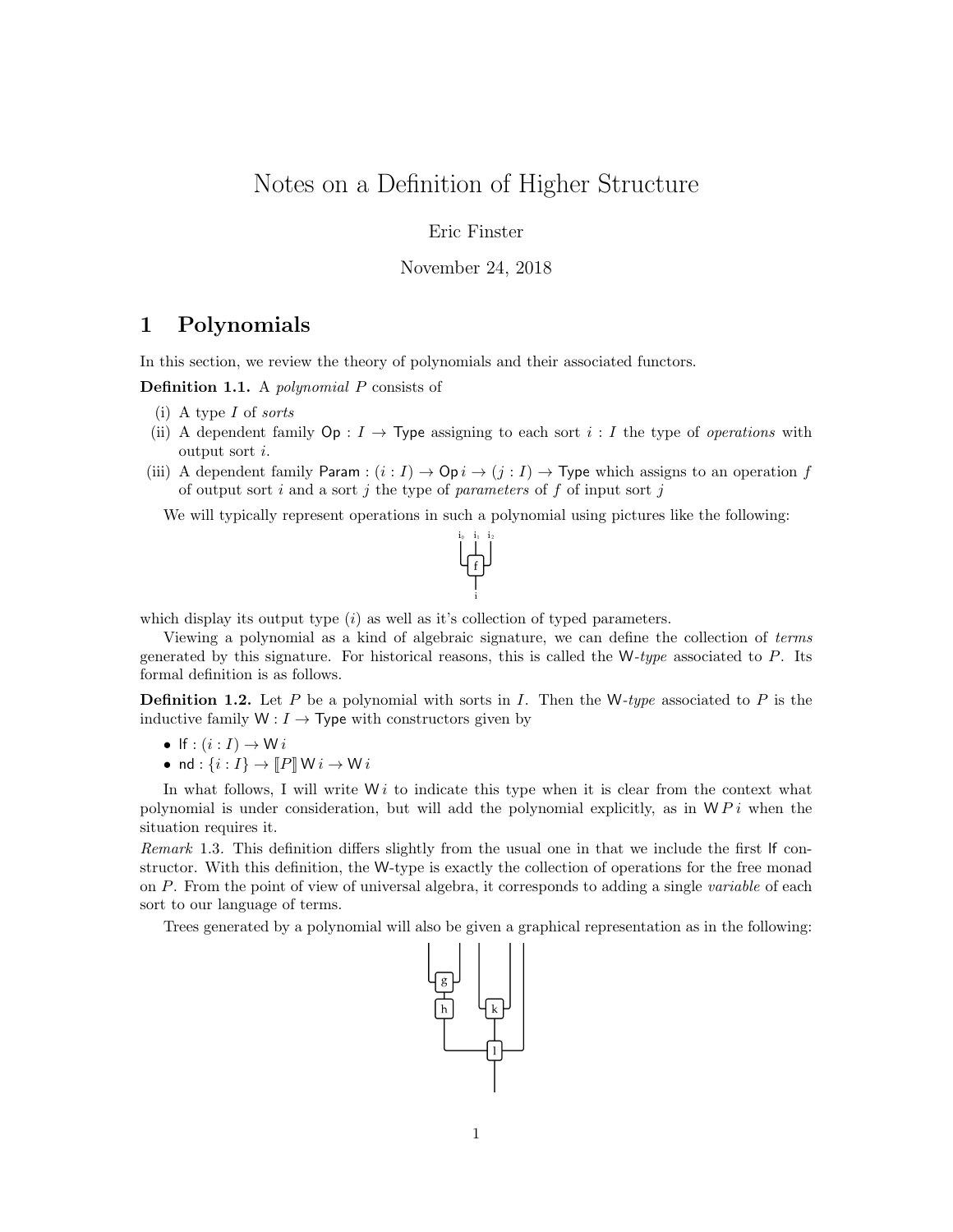Note that we typically supress the sorts which decorate the edges of such a tree.

Two definitions which will play an important role in the development to follow are the types of leaves and nodes of a given tree. Then can be defined by recursion as follows:

$$
\begin{aligned}\n\text{Leaf}: \{i: I\}(w: \mathsf{W} \, i) &\rightarrow I \rightarrow \text{Type} \\
\text{Leaf} \, (\text{If} \, i) \, j &\coloneqq i =_I \, j \\
\text{Leaf} \, (\text{nd} \, i \, (f, \phi)) \, j &\coloneqq \sum_{(k: I) \ (p: \text{Param} \, f k)} \text{Leaf} \, (\phi \, k \, p) \, j\n\end{aligned}
$$

Nodes may be defined in a similar manner.

\nNode: {*i* : *I*}(*w* : *W i*)(*j* : *I*) → Op *j* → Type  
\nNode (If *i*) *j g* := ⊥  
\nNode (nd {*i*}(*f*, 
$$
\phi
$$
)) *j g* :=  
\n
$$
\left( (i, f) =_{\sum_{(k:I)} \text{Op}k} (j, g) \right) \sqcup \sum_{(k:I)} \sum_{(p:\text{Param}fk)} \text{Node } k (\phi k p) j
$$
\n

## 1.1 Frames and Relations

In what follows, we will be discussing *cartesian* monads. A definition which will be useful in such considerations is the following:

**Definition 1.4.** Let P be a polynomial with sorts in I. Given  $i: I$ , an operation  $f: Op i$  and a tree  $w: W_i$ , a *frame* from  $w$  to  $f$  is a family of equivalences

$$
\mathsf{Frame}\, w \, f \mathrel{\mathop:}= \prod_{j:I} \, \mathsf{Leaf}\, w \, j \simeq \mathsf{Param}\, f \, j
$$

Hence a frame is a specified isomorphism between the leaves of some P-tree and an operation of  $P$  preserving the sorts of the inputs. A first attempt at visualizing a frame might be something as follows, where the isomorphism is specified by, say, labelling the leaves and parameters in such a way as to indicate the bijection (note that the numbers have nothing to do with the sorts of each of the leaves which are left implicit here, but rather are being used to describe a chosen bijection):



However, for our purposes, it will be useful to adopt a more compact visual notation. This we can do by enlarging the box representing the operation  $f$  and "sliding it behind" the associated tree, say  $w$ , as in the following diagram:

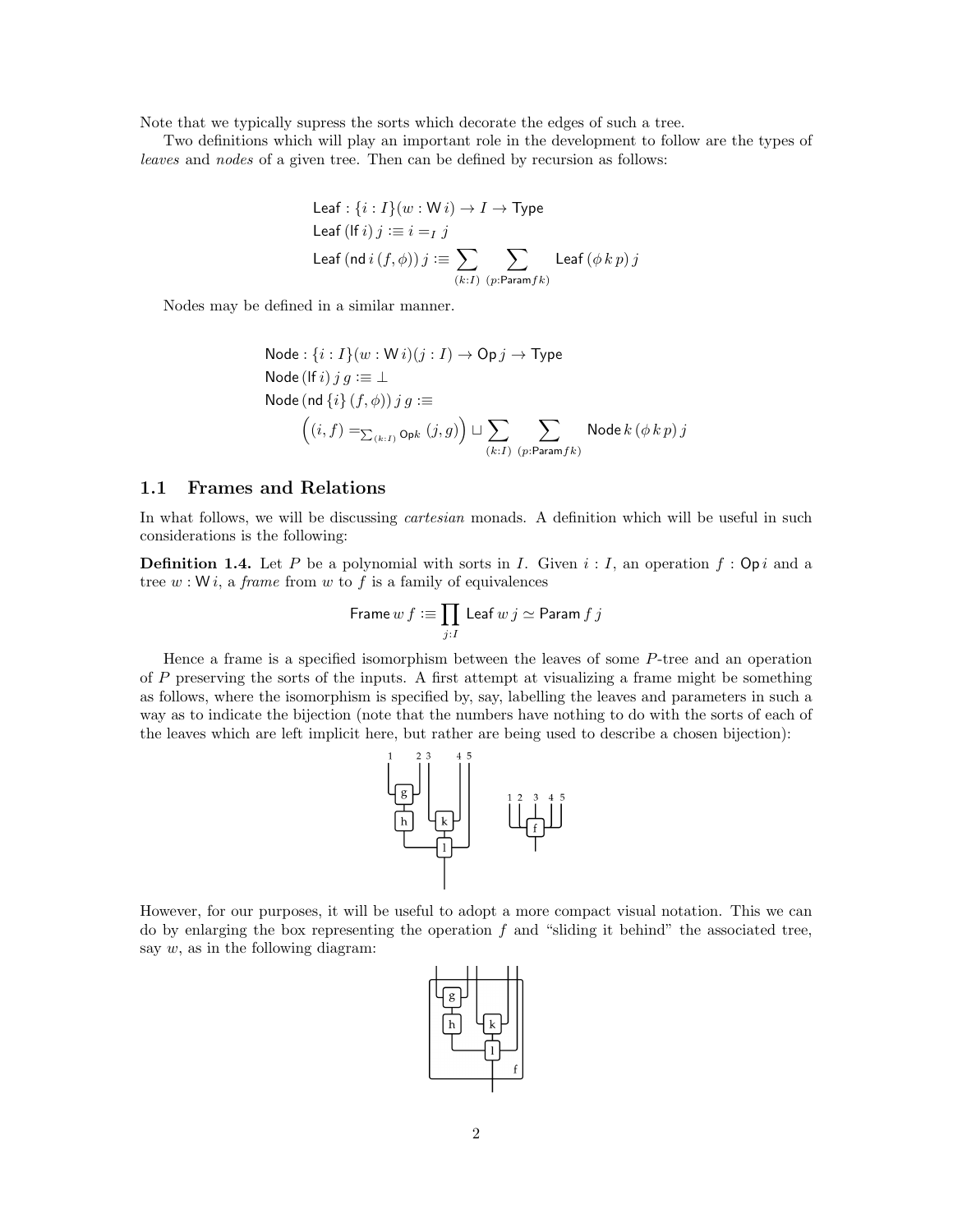The frame has now become implicit in the diagram, corresponding to the fact that the inputs of f and the leaves of the tree  $w$  are made to coincide. One should keep in mind, however, that inside of type theory, the frame is a piece of data subject to being manipulated.

The intuition of this representation is that our diagram above is a picture of the "boundary" of a higher dimensional relation between the tree  $w$  (serving as the input) and the operation  $f$  (playing the role of the output). To make this precise, we introduce the following definition:

**Definition 1.5.** A *polynomial relation* for  $P$  is a type family

$$
R: \{i: I\}(f: \mathsf{Op}\, i)(w: \mathsf{W}\, i)(\alpha: \mathsf{Frame}\, w\, f) \to \mathsf{Type}
$$

Given a polynomial relation R and an element  $r : R w f \alpha$ , we can picture this element as in the following diagram:



Notice how we represent the element  $r$  as if it were an operation having four inputs, just as as we did for the operations of P (such as f). In fact, this entire diagram can be see as an operation in a certain polynomial, which we introduce now.

**Definition 1.6.** Let P be a polynomial and R a polynomial relation on P. The slice of P by R, denoted  $P//R$  is the polynomial defined by:

$$
Op(P//R) (i, f) := \sum_{(w: W i)} \sum_{(\alpha: \text{Frame } w f)} R f w \alpha
$$
  
Param $(P//R) (i, f)(w, r)(j, g) :=$ Node  $w j g$ 

Revisiting our diagram above, notice how the output type of this operation in  $P//R$  is indeed labelled by an operation  $(f, \text{ as the case may be})$  of P.



Moreover, the *inputs* of this operation are the nodes of the tree  $w$ . Here, we do not mean to indicate any bijection. Rather the nodes of w are by definition the parameters of this operation. (This is the advantage of our more compact notation for frames: the operation f is denoted together will all data which is proper to the polynomial  $P$ , leaving us space to denote the operations of the polynomial  $P//R.)$ 

As any polynomial determines an associated type of trees, we may wonder: what does an element of  $W(P/R)$  look like? A first attempt might be something like the following:

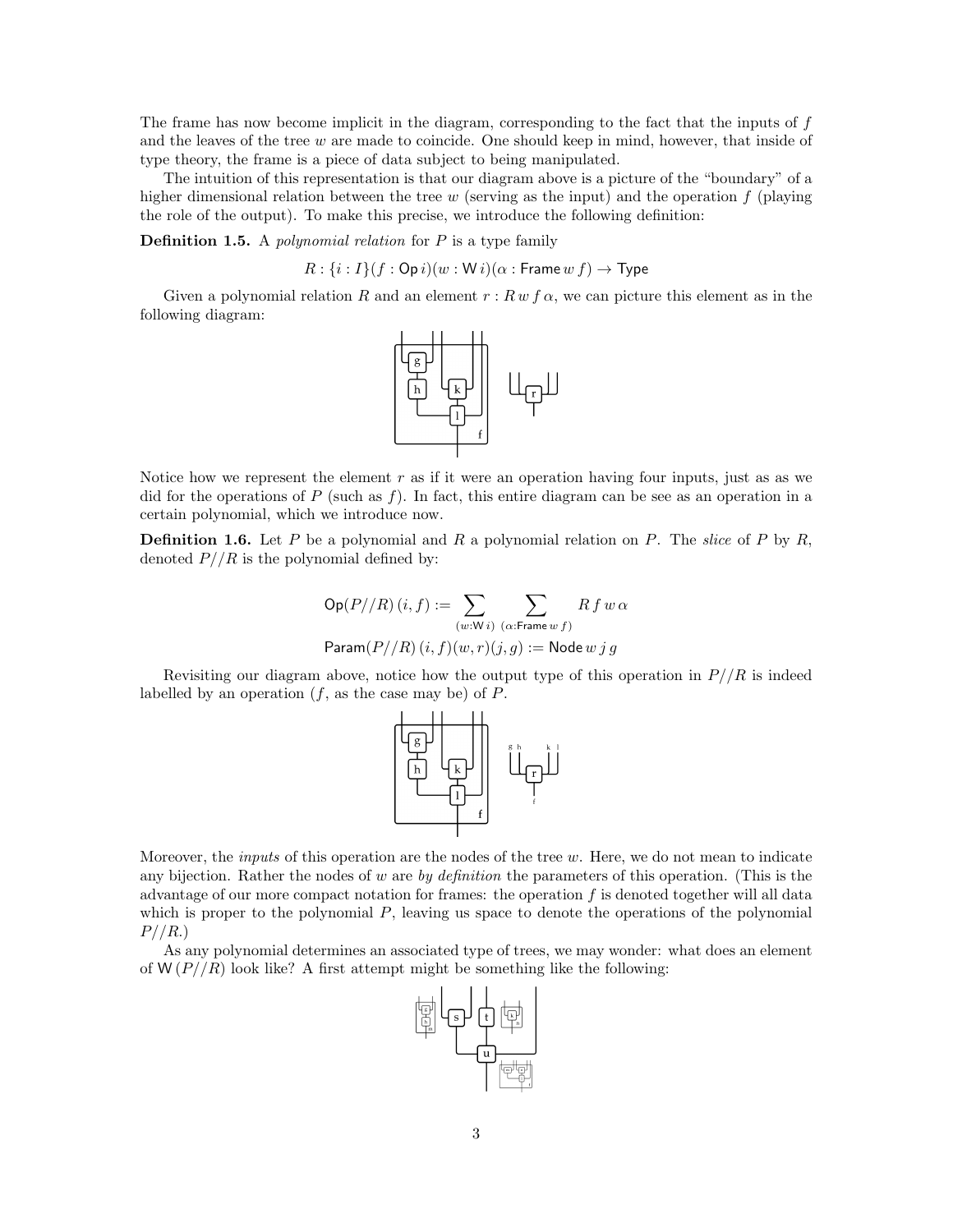where we have indicated the "lower dimensional" information by drawing it next to the node to which it is associated. And indeed, this picture in some sense accurately reflects the data provided by a  $W(P/R)$  tree. However, the requirement that each node carry a frame relating its source tree to its output operation means that all this data is in fact compatible, and we can realize the whole diagram more systematically as



This picture then suggests some facts about our tree, which we will denote  $pd : W(P/R)(i, f)$ . Namely, that there is a "total tree" (the one depicted in the diagram with nodes  $q, h, k, l$ ) obtained by gluing together the source trees decorating each of the nodes, that, moreover, this tree admits a frame to the operation f and finally, that the leaves of  $pd$  are in fact in bijection with the nodes of the total tree.

In fact, there is such a construction, defined by a function

$$
flatten: \{i: I\}\{f: \mathsf{Op}\,i\} \to \mathsf{W}\,(P//R)\,(i, f) \to \mathsf{W}\,P\,i
$$

Applied to the above diagram extracts the following tree:



Similarly, we can define a function

$$
flatten\text{-}frm: \{i: I\}\{f: \text{Op } i\}(pd: W(P//R)(i, f)) \rightarrow \text{Frame (flatten }pd) f
$$

as well as an equivalence

$$
\mathsf{bd\text{-}frm}: \{i: I\} \{f: \mathsf{Op}\, i\} (pd: \mathsf{W}\, (P//R)\, (i, f)) (j: I) (g: \mathsf{Op}\, j) \to \mathsf{Leaf}\, (P//R)\, pd\, (j, g) \simeq \mathsf{Node}\, P \, (\mathsf{flatten}\, pd)(j, g)
$$

The name bd-frm is for "Baez-Dolan frame", and, as we will see in what follows, this function will serve as a useful source of frames in the polynomial  $P/ิ/R$ .

I will not detail the implementation of these three functions here, but rather confine myself to a couple of remarks and use them freely in the sequel. The implementation is not difficult, essentially proceeding by induction on the tree in the most evident fashion, and using the specified frame data as necessary. It is however probably worth noting that the implementation of these functions *does* not depend on any additional structure on the polynomials. That is to say, we do not need to use the "laws" for any kind of algebraic structure on our polynomials in order to implement them. Consequently, we do not suffer from any kind of coherence problem wherein the definition requires laws, which must be proven to complete the definition, which then require laws ... and so on.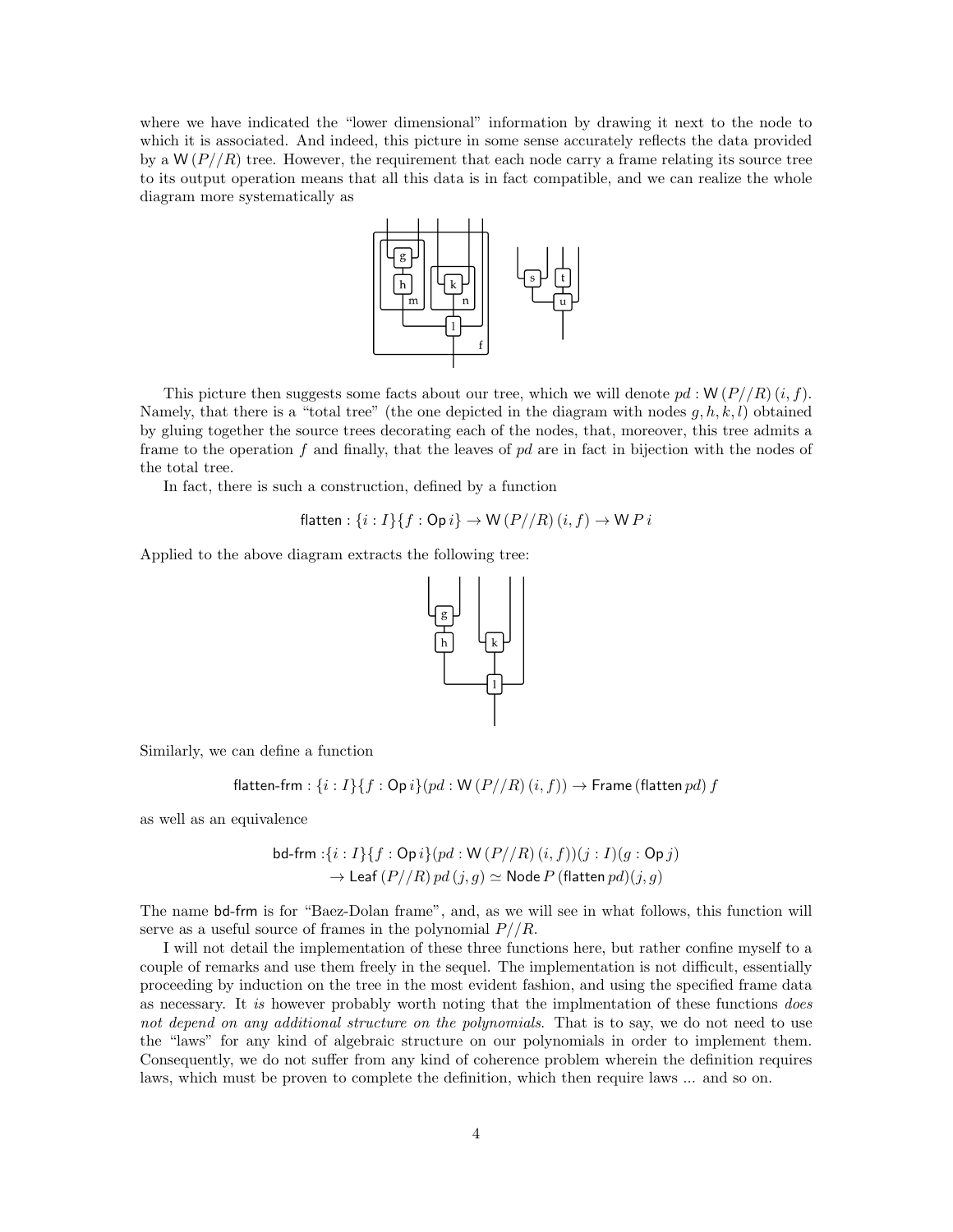## 1.2 Polynomial Monads

Our goal now is to show how to equip a polynomial  $P$  with a coherent monad structure. Typical axiomatizations of a monad structure on  $P$  found in the literature begin with a biased multiplication, i.e. binary multiplication operator on two-level trees formed from the operations of P satisfying unit and associativity axioms. As is typical for higher structures, this turns out to be slightly inconvenient as the laws then are subject to their own laws and so on.

We will therefore adopt an unbiased approach, beginning with the following definition:

**Definition 1.7.** Let P be a polynomial with sorts in I. A polynomial magma M over P is

- (i) A function  $\mu : \{i : I\} \to \mathsf{W} P i \to \mathsf{Op} P i$
- (ii) A function  $\mu_{frm}$ : { $i: I$ }( $w: WP$  $i) \rightarrow$  Frame  $w(\mu w)$

The second function reflects the requirement that we are describing *cartesian* monads. In terms of universal algebra, we will use this multiplication operator to encode the relations present in out structure. Encoding them in this manner means restricting to relations which

- (i) Are of the form "term  $=$  operation"
- (ii) Preserve the number of variables on each side

So for example, writing our operations as function symbols, we are allowed relations of the form

$$
f(g(x, y), z) = k(x, y, z)
$$

But not

$$
f(g(x, y), z) = h(x, k(y))
$$

as this second equation has two operation symbols on the right and one fewer variable. Such relations can, and often will be, implied by our structure, they are just not primitive.

A magma  $M$  on  $P$  determines a relation simply by using the identity type. That is, we have

MgmRel : PolyMagma  $P \to$  PolyRel P MgmRel  $M f w \alpha \equiv (\mu w, \mu_{frm} w) = (f, \alpha)$ 

We will often abuse notation and write  $P/M$  for the polynomial obtained by slicing P by the magma relation determined by M.

Let us revisit our depiction of an element of  $W(P/M)$  now that we have an explicit relation to consider. We might now write it as follows:



(where I have elided the extra information about the frame for space reasons). In this case, we see that the tree can be seen a sequence of multiplications performed on different subtrees of the "flattened" tree. Overall, we might write this as the equation

$$
\mu(\mu(g,h), \mu(k), l) = f
$$

although we are of course really interested in the structure of the whole tree as an element of  $W(P//M)(i, f).$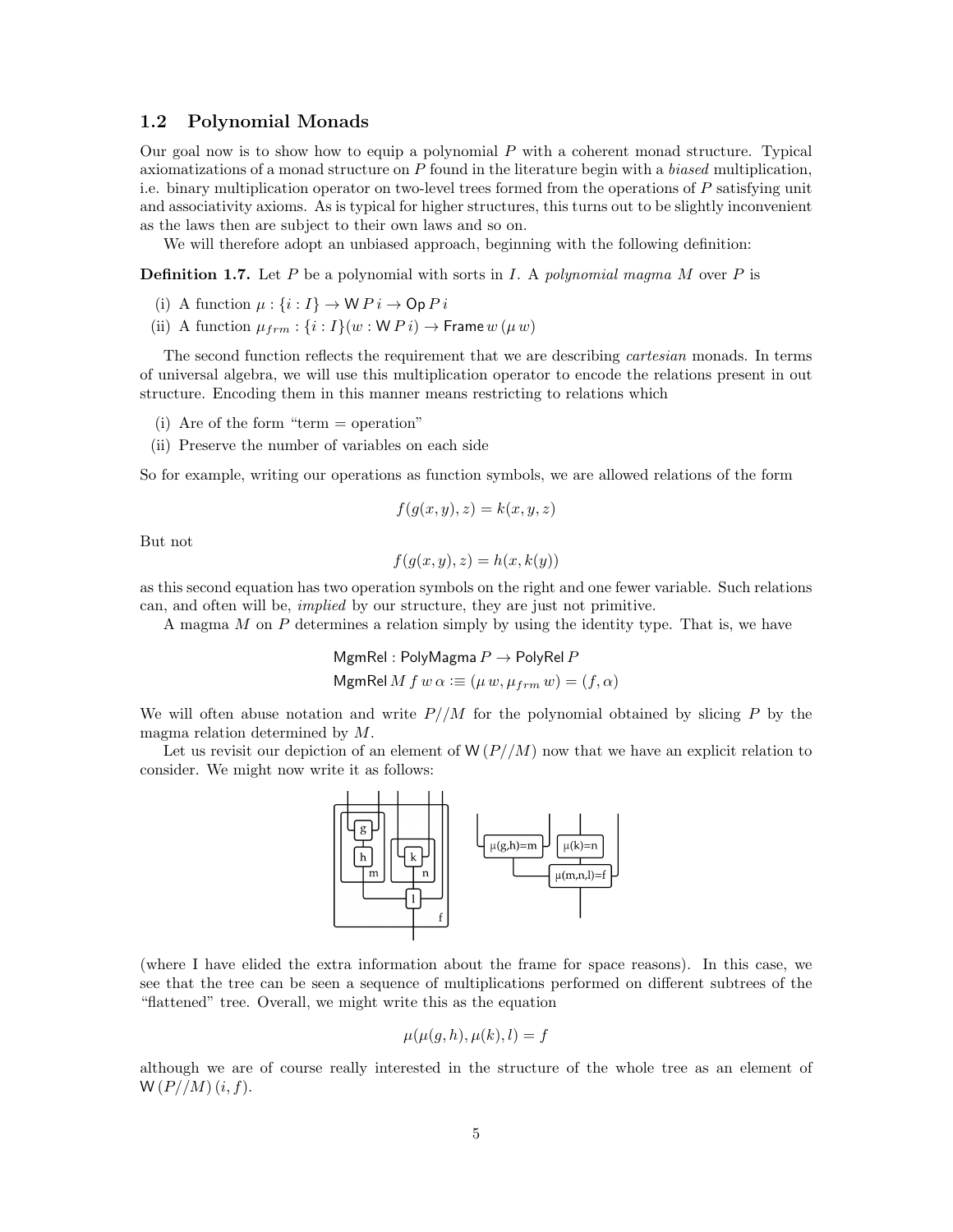A natural question to ask is now the following: what would a magma structure for  $P/M$  look like? We can already make some progress towards such a definition. That is, we can try:

> SlcMgm : PolyMagma  $P \to \text{PolyMagma}(P//M)$  $\mu$ (SlcMgm *M*)  $pd \equiv$  ((flatten pd, flattn-frm pd), ?)  $\mu_{frm}(\text{SlcMgm } M)pd \coloneqq \text{bd-frm } pd$

But we find that we are missing a term to replace the question mark. The type of this goal is MgmRel  $M f$  (flatten  $pd$ ) which expands to

 $(\mu$ (flatten pd),  $\mu_{trm}$ (flatten pd)) = (f, flatten-frm pd)

In other words, we are being asked to show that, after permorming a sequence of multiplications on subtrees of  $pd$  (as represented by the our tree in the slice), the result is equal to the result of applying  $\mu$  to the flattened tree that  $pd$  determines (plus a compatibility with the associated frame). Given such an element, we could complete our picture above as follows:



from which, in terms of equations, we would deduce

$$
\mu(\mu(g, h), \mu(k), l) = f = \mu(g, h, k, l)
$$

Of course, we don't merely want this to happen for our fixed pasting diagram  $pd$ . We want this to work for any sequence of multiplications in  $M$ . The motivates the following definition (which we state at the generality of polynomial relations)

**Definition 1.8.** Let  $P$  be a polynomial and  $R$  a relation on  $P$ . We say that  $R$  is subdivision invariant if we are given a function.

$$
\Psi: \{i: I\} \{f: \mathsf{Op}\, P\, i\} (pd: \mathsf{W}\, (P//R)\, (i, f))
$$

$$
\rightarrow R\, f\, (\text{flatten}\, pd)\, (\text{flatten}\, \text{-}\, \text{frm}\, pd)
$$

We write SubInvar for the associated predicate on polynomial relations. That is

SubInvar : PolyRel 
$$
P \to \text{Type}
$$
  
SubInvar  $R := \{i : I\}\{f : \text{Op } P \, i\}(pd : W \, (P//R) \, (i, f))$   
 $\to R \, f \, (\text{flatten } pd) \, (\text{flatten-form } pd)$ 

With the definition in hand, we can complete our definition of a magma structure on the slice. It now reads:

SlcMgm :  $(M : \text{PolyMagma } P)(\Psi : \text{SubInvar } M) \rightarrow \text{PolyMagma}(P/M)$  $\mu$ (SlcMgm *M*)  $pd \equiv$  ((flatten pd, flattn-frm pd),  $\Psi$  pd)  $\mu_{frm}(\text{SlcMgm } M)pd \coloneqq \text{bd-frm } pd$ 

Intuitively, then, if a magma structure on  $P$  is subdivision invariant, this means we can also multiply together instances of the associated relation. It is not hard to check from this that if a magma M is